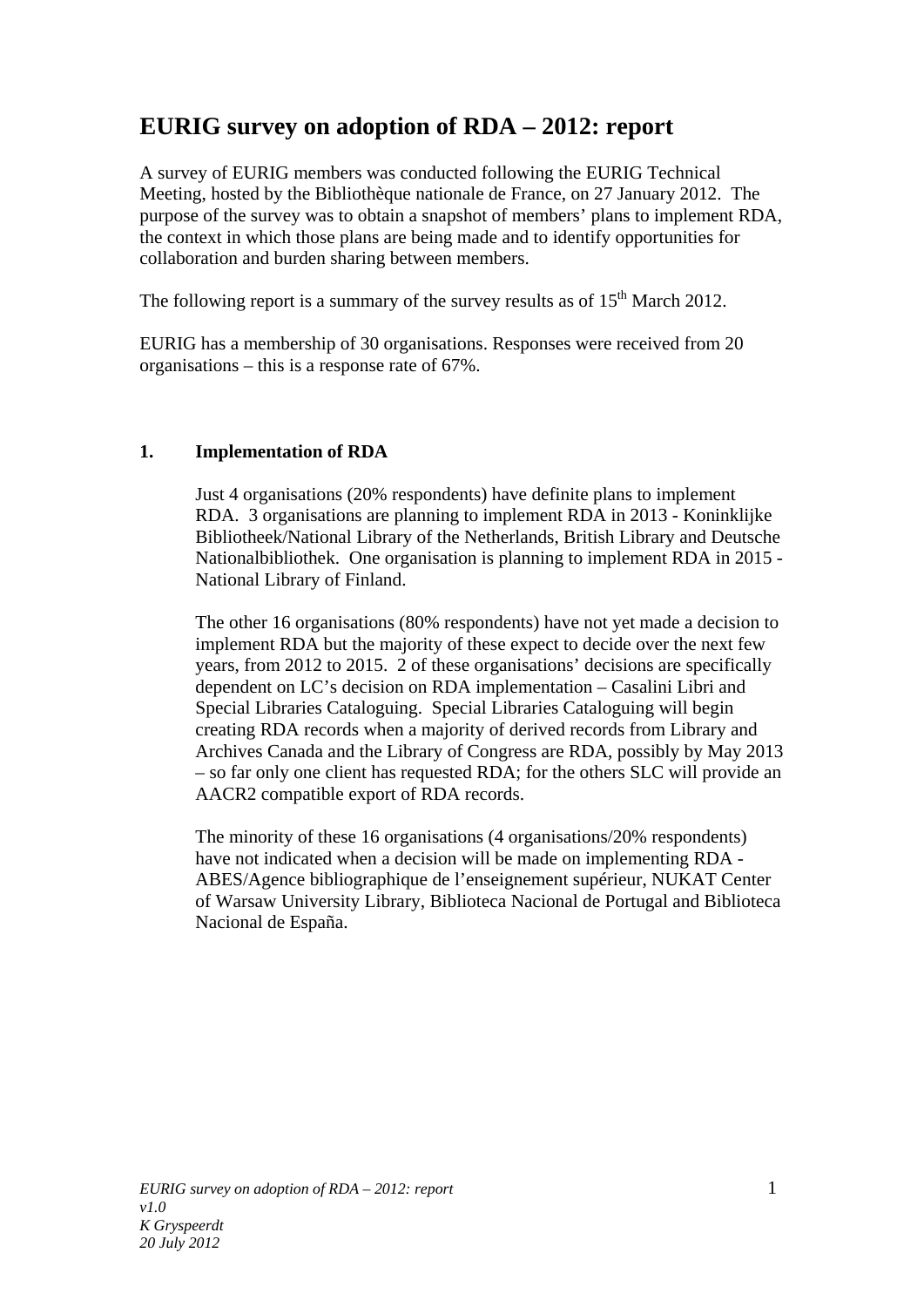#### **Organisations' plans to implement RDA**



## **2. Descriptive cataloguing rules being used**

10 organisations (50% respondents) use AACR2 or a modified form of it.

3 organisations (15% respondents) use RAK-WB.

The remaining organisations use a range of cataloguing rules e.g. Biblioteca Nacional de España uses Spanish standard (RdC) supplemented by ISBD since 2009, as a provisional measure; Nacionalna I sveučilišna knjižnica u Zagreba/National and University Library in Zagreb uses National cataloguing rules '*The Code and Manual for the Compilation of Alphabetical Catalogues*'

## **3. Formats/schema used**

Of the 20 organisations responding the majority (13 organisations/65% respondents) use MARC21.

Another 3 organisations (15% respondents) use UNIMARC -ABES, Biblioteca national de Portugal and Bibliothèque nationale de France.

A further 2 use MAB2 - UPC Austria and Deutsche Nationalbibliothek.

Other formats/schema used are MODS, DCx, MPEG21, danMARC2, BIBSYSMARC (based on MARC21), NORMARC (based on MARC21), INTERMARC, Pica/Pica3/Pica+.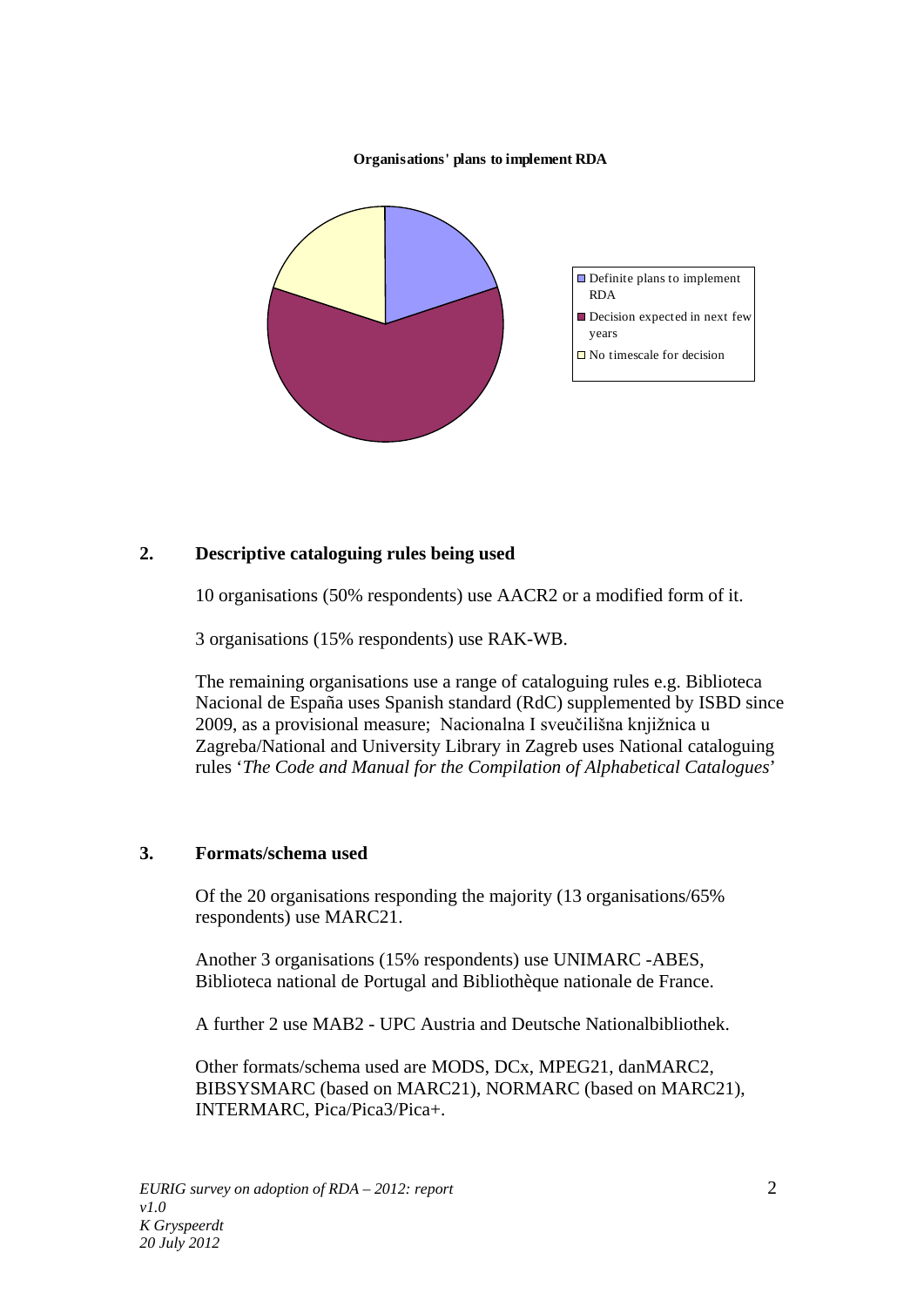The following column graph illustrates the range of formats/schema in use by the respondents.



#### **Format/schema used**

<span id="page-2-0"></span>The majority of organisations responding list just one format/schema in use. However 3 organisations use more than one format/schema - Koninklijke Bibliotheek/National Library of the Netherlands uses MARC21, MODS, DCx, MPEG21 and Pica3/Pica+; Bibliothèque nationale de France uses UNIMARC and INTERMARC; Deutsche Nationalbibliothek uses MARC21, MAB2, and PICA.

## **4. Library systems/platforms currently in use**

There is a wide range of systems/platforms in use by the responding organisations.

The most popular is Aleph (Ex Libris) used by 7 organisations (35% respondents).

4 organisations (20% respondents) use their own in-house system/platform.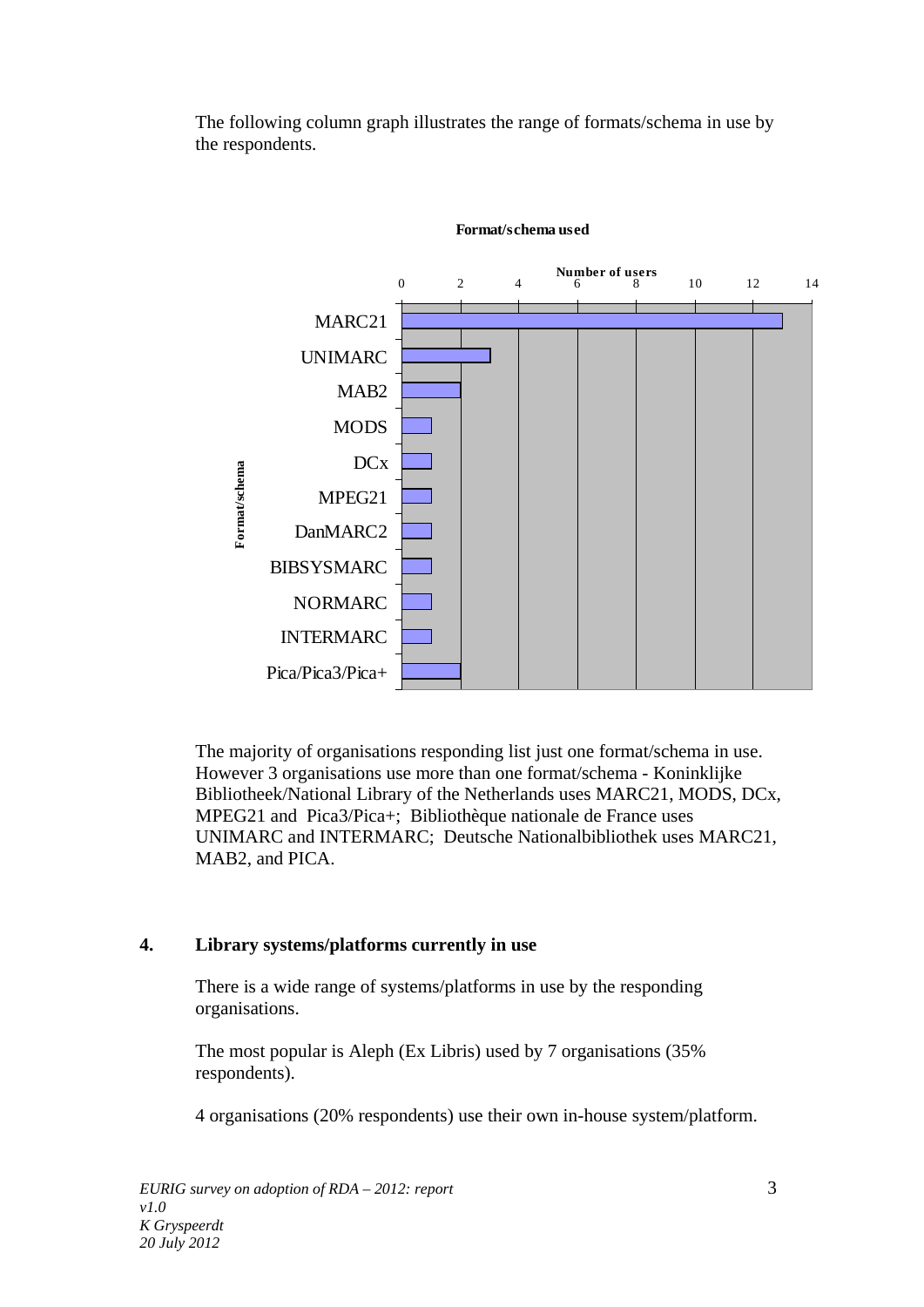2 other systems/platforms are each used by at least 3 organisations (15% respondents) – Virtua (VTLS), Voyager (Ex Libris).

The following column graph illustrates the range of library systems/platforms in use by the respondents.



### **Library system/platform used**

The 'other' category is made up of a number of system/platforms used by one organisation each – includes DDELibra (Axiell), BIBSYS, MAVIS, OCLC/PICA, Amicus (WeCat).

## **5. Database structure**

The majority of responding organisations (1 organisations/70% respondents) describe their current database structure as 'linked bibliographic and authority records'; correspond[i](#page-2-0)ng to RDA implementation scenario 2.<sup>1</sup>

4 organisations (20% respondents) consider their current database structure as fully relational/object-oriented – Nacionalna I sveučilišna knjižnica u Zagreba/National and University Library in Zagreb, National Library of Norway, National Library of Slovakia, Casalini Libri.

A further 2 organisations (10% respondents) describe their current database structure as 'flat file'.

Just one organisation (Danish Agency for Libraries and Media) was unable to respond to this question in the survey as it is 'a national agency for culture and is not responsible for the practical use and choice of system'.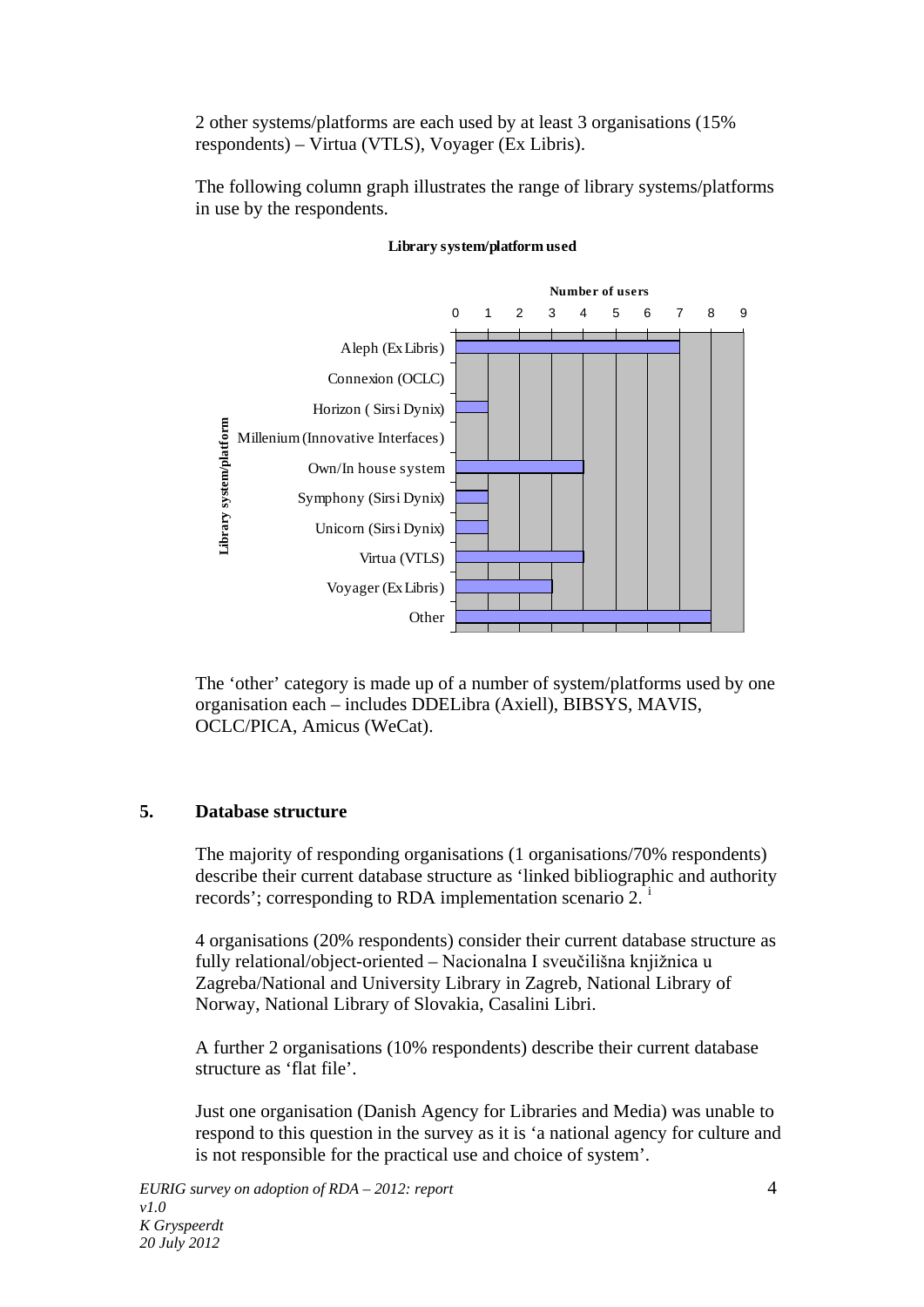If/when organisations implement RDA 4 organisations (20% respondents) expect their database system to be enhanced from one of linked bibliographic and authority records to a fully relational/object-oriented database system – Bibliothèque nationale de France, National Library of Latvia, NUKAT Center of Warsaw University Library and National Library of Finland.

2 organisations responded that they are not able to indicate their database structure post-RDA implementation - Nacionalna I sveučilišna knjižnica u Zagreba/National and University Library in Zagreb (as no decision has been made on implementing RDA) and the Danish Agency for Libraries and Media.



# **Database system - current/after implementing RDA**

## **6. FRBRisation**

The majority of responding organisations (13 organisations/65% respondents) have not decided on FRBRising their data retrospectively.

Of the remaining responding organisations 4 do plan to FRBRise their data retrospectively and 3 do not.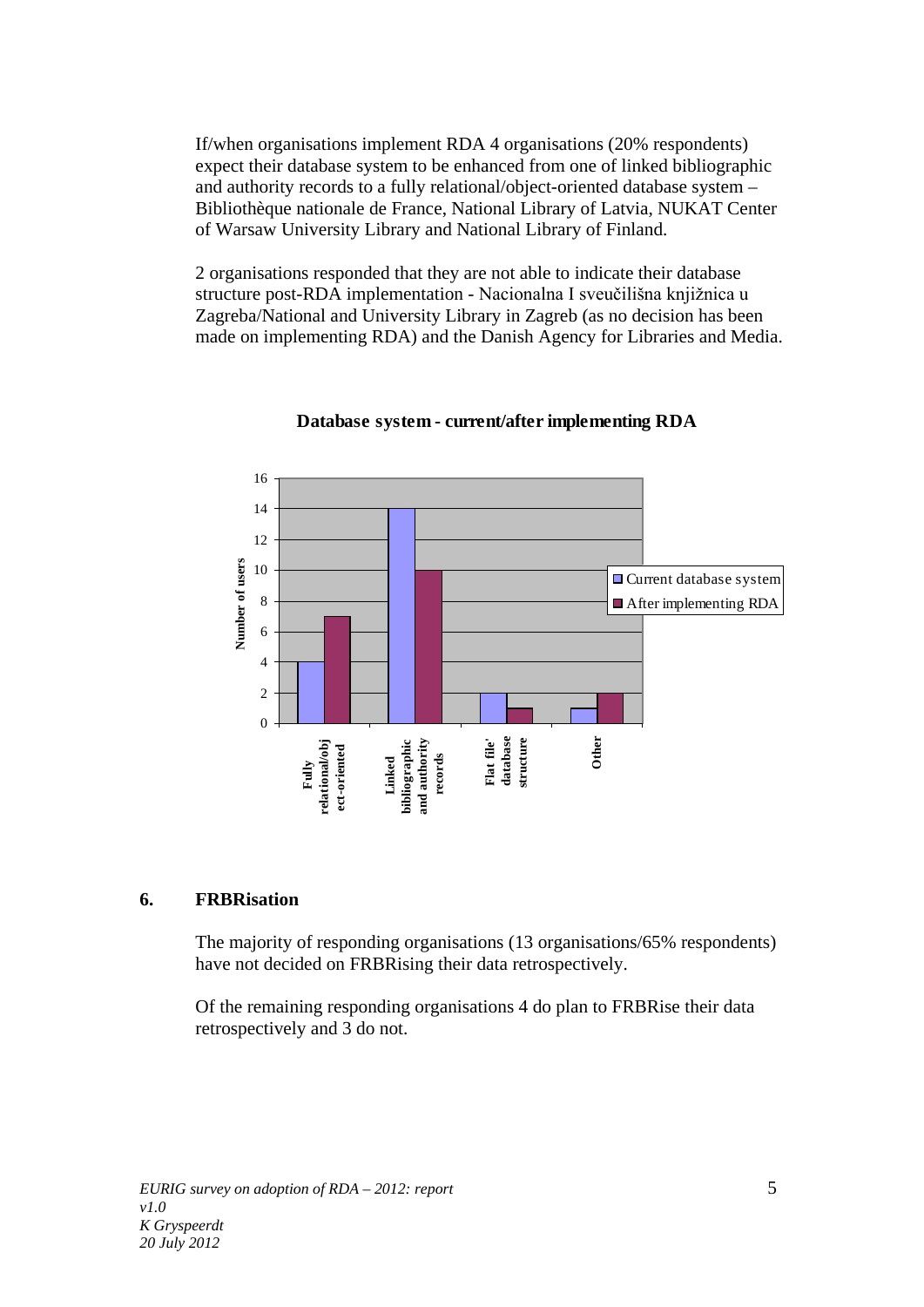**Organisations' plans to FRBRise data retrospectively**



The majority of responding organisations (11 organisations/55% respondents) have not decided on FRBRising their user interface.

Most of the remaining responding organisations (8 organisations /40% respondents) do plan to FRBRise their user interface.

Only one organisation did not respond to this question.



**Organisations' plans to FRBRise user interface**

# **7. Translations of RDA**

Almost half of the responding organisations (9 organisations/45% respondents) indicated they have positive plans to translate RDA. Responding organisations are planning translations of RDA into French, Finnish, German, Portuguese, Norwegian. In addition a Spanish translation is being carried out by Rojas, a Columbian publisher.

*EURIG survey on adoption of RDA – 2012: report* 6 *v1.0 K Gryspeerdt 20 July 2012*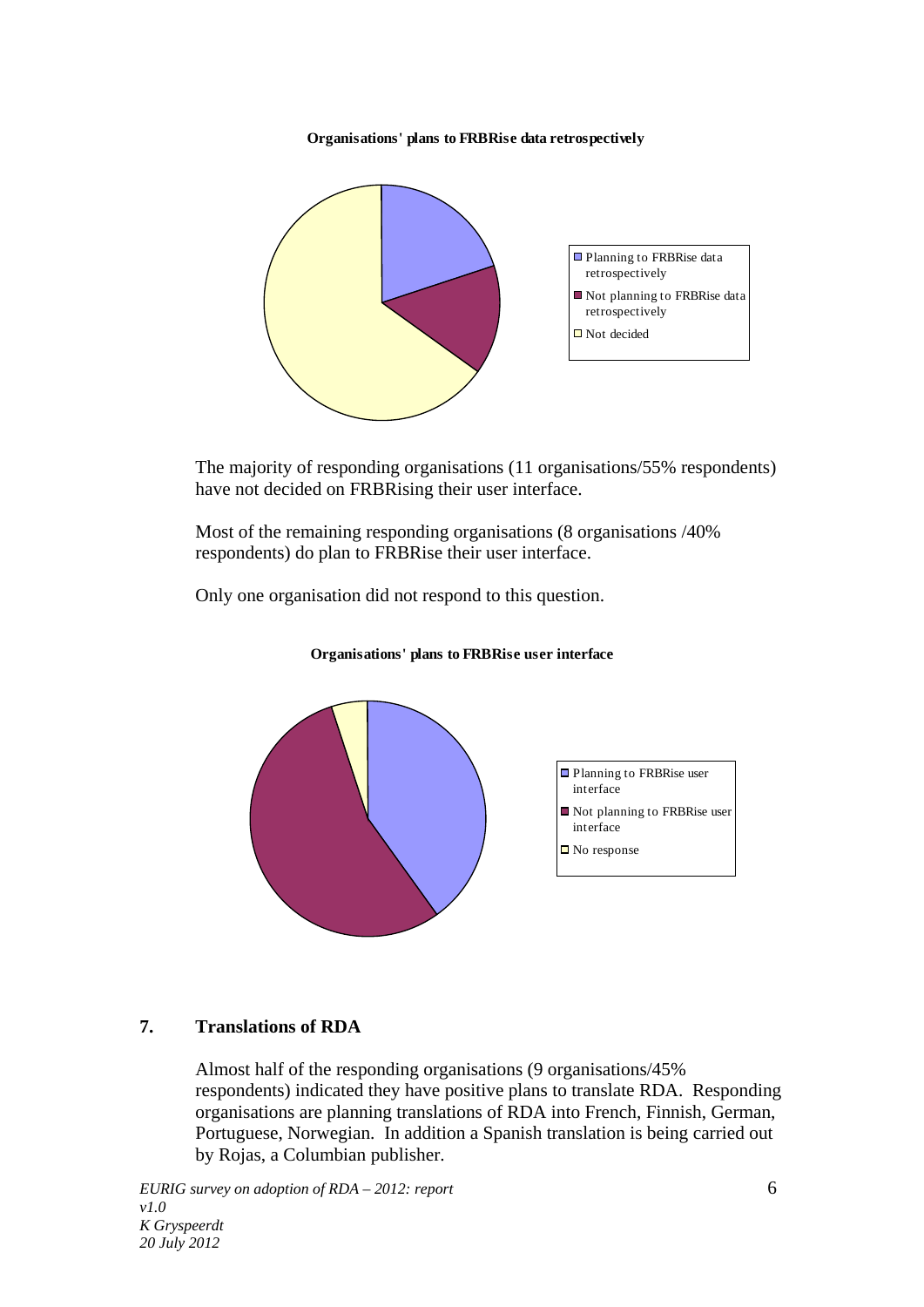6 organisations (30% respondents) are not planning any translations of RDA.

The remaining 5 organisations (25% respondents) have yet to decide on whether to translate RDA – these translations would be into Croatian, Polish and Swedish.



## **Organisations' plans to translate RDA**

## **8. Training materials for FRBR or RDA**

7 organisations (35% respondents) have prepared or are in the process of preparing training materials. 3 of these organisations are making their material available on the internet:

Special Libraries Cataloguing – training material in English at <http://special-cataloguing.com/node/1410>

Bibliothèque nationale de France – training material in French at <http://rda-en-france.enssib.fr/>

Deutsche Nationalbibliothek – training material in German at [http://www.dnb.de/EN/Standardisierung](http://www.dnb.de/EN/Standardisierung%20International/frbrSchulungen.html) 

[International/frbrSchulungen.html](http://www.dnb.de/EN/Standardisierung%20International/frbrSchulungen.html)

The majority of organisations (14 organisations/70% respondents) are not preparing training materials for FRBR or RDA.

(The above summary includes one organisation that responded to both categories in the answer.)